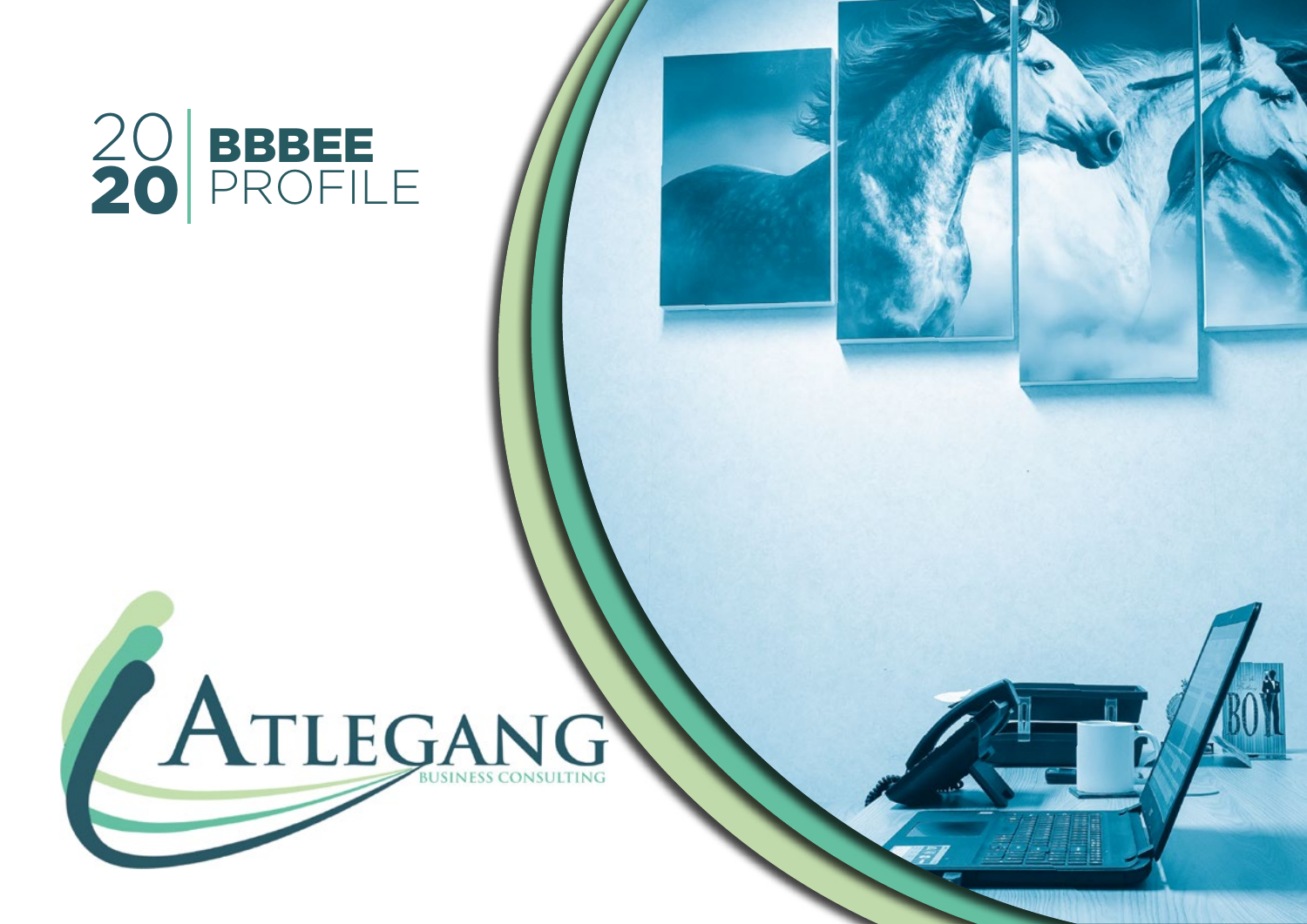## **TABLE OF contents**

#### Introduction

BEE Success

Services

#### Team

#### References

#### Contact Us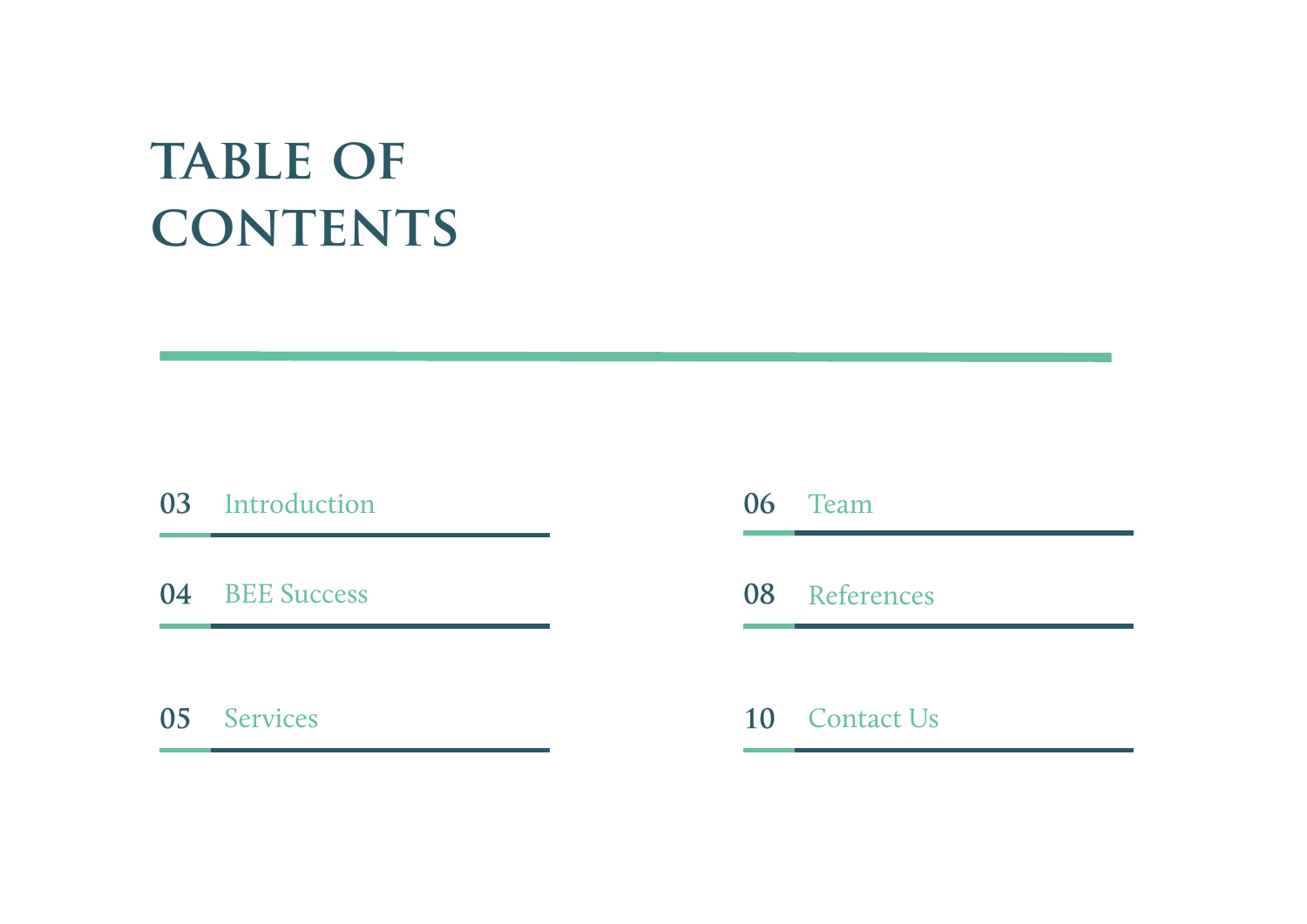

## **INTRODUCTION**

tlegang Business Consulting is a 100% black owned<br>BBBEE Advisory Firm established in 2013 as a volunt<br>autonomous and politically independent business fished BBBEE Advisory Firm established in 2013 as a voluntary, autonomous and politically independent business for the sole purpose of assisting entrepreneurs and business managers in growing their businesses and achieving their BBBEE targets. They will achieve this by confidently knowing that their BBBEE Consulting and Advisory are being taken care of by a professional, effective and accessible company.

Black Economic Empowerment is not simply a moral imperative to redress the imbalances of the past, it is a pragmatic growth strategy to realize the country's full potential by bringing the black majority into the economic mainstream. Through this value-based view of BEE, we can help your business carry out a successful transformation strategy while achieving your desired BEE targets.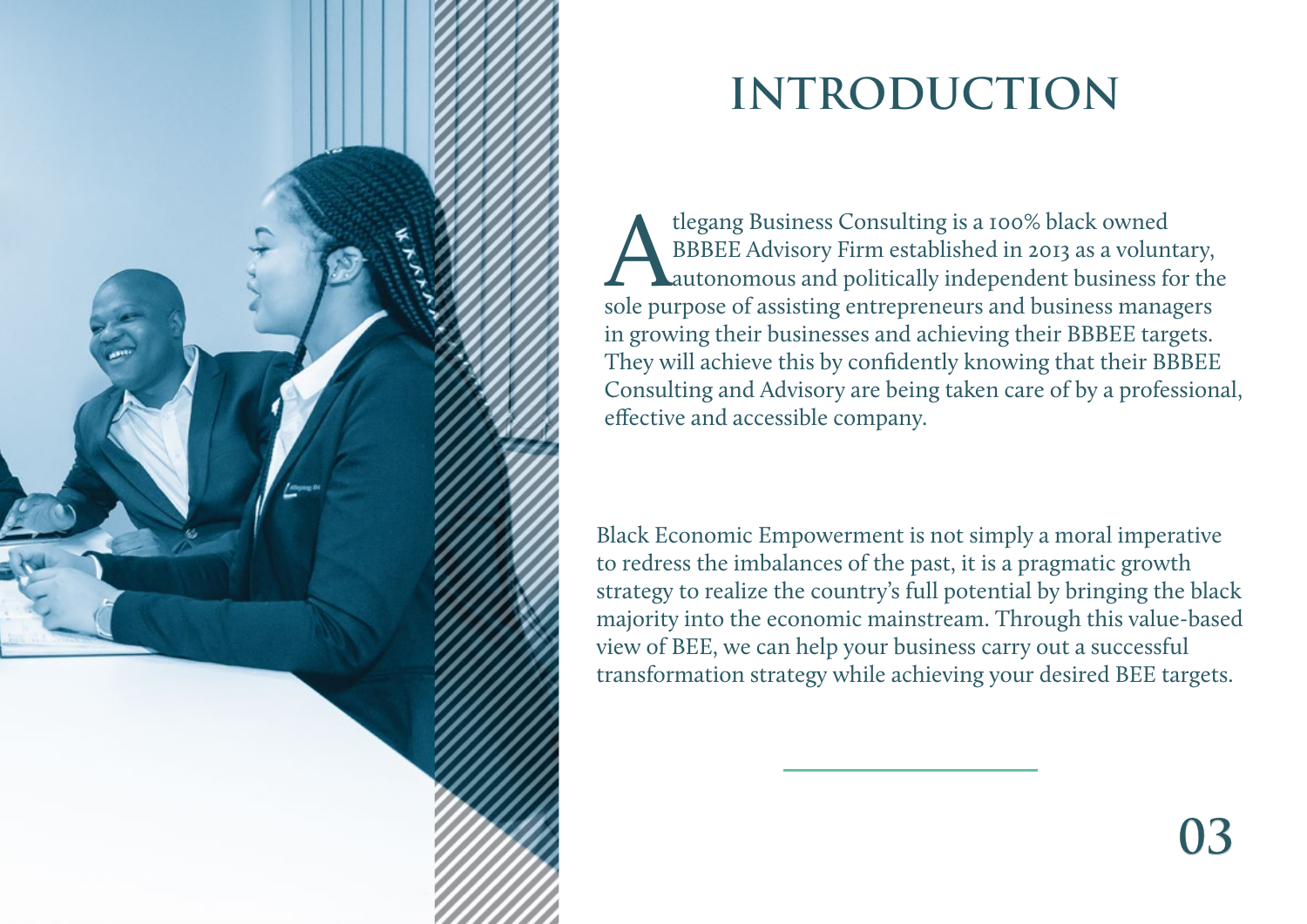#### **Your Partner in achieving BEE Success**

The implementation and monitoring of the strategy and on the initial stage of understanding BEE to building / improving a BEE strategy and on the initial stage of understanding BEE to building / improving a BEE strategy an social responsibility into your business strategy. We provide BEE Solutions tailored to you, from the initial stage of understanding BEE to building / improving a BEE strategy and onto the implementation and monitoring of the strategy.

There is no single approach to BEE, Companies must select the most appropriate approach to suit their needs and their relationship with the beneficiaries that they select for empowerment, some of the most important aspects to consider are as follows:

- 
- 
- Developing new routes to supply
- Improving business alignment between the beneficiary and the sponsoring organization
- Improving B-BBEE rating **•** Improving beneficiary performance
- Reducing Tax  **Resolving serious quality issues** 
	- Developing a product or service not currently available in the marketplace
	- Generating competition for a high price product or service dominating the marketplace.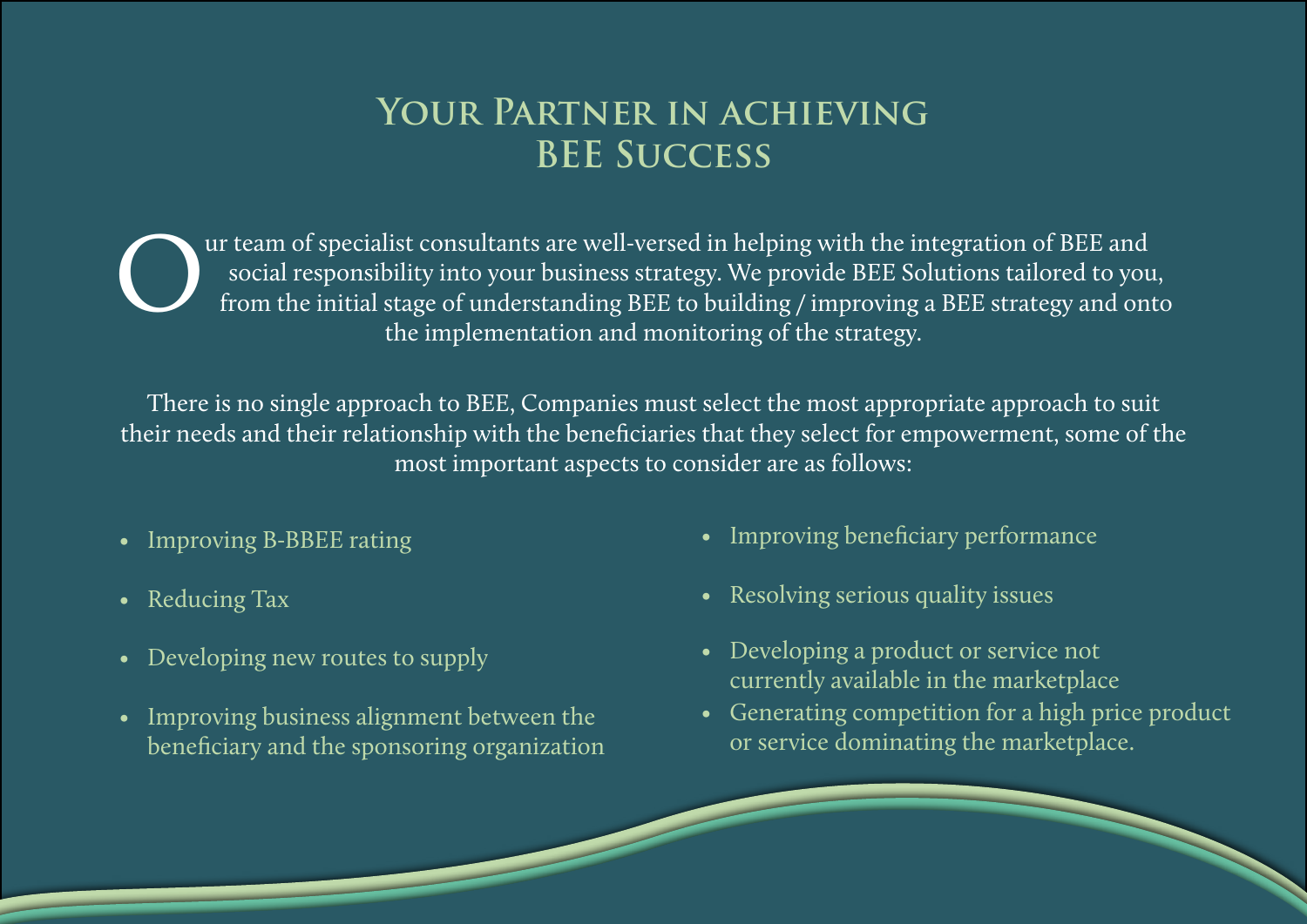## **OUR SERVICES**





Development consultation/ Advisory



Enterprise and Supplier **Skills Development Facilitation** 



BBBEE Gap Analysis

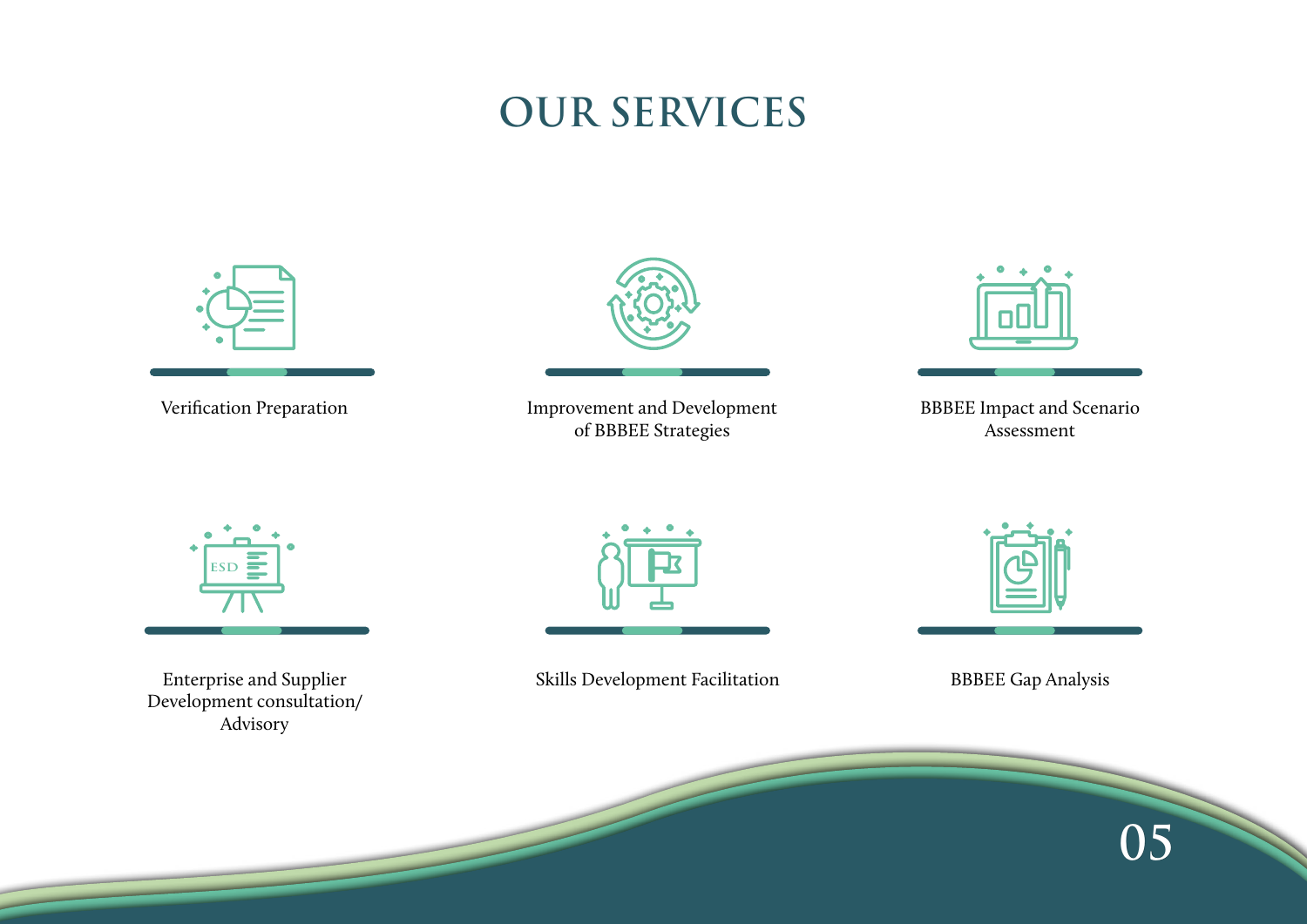### **MEET THE TEAM**



**DICHABE LEBOTSE SERGEY BASHALA KEREN MBUYI**<br>Managing Director Lead : Consultation & Advisory **B-BBEE Consultant** 

Dichabe has over 12 years' experience in Financial Accounting and Management across a wide variety of disciplines. He has served in the B-BBEE space for 10 years now, his entrepreneurial acumen has enabled him to blend business strategy, accounting and BBBEE consultation very well, always leaving clients with happy faces.



Lead : Consultation & Advisory

Sergey started his corporate career in 2003 with one of the banks in their SME division, moved to investments in 2005 and his B-BBEE journey began in 2007. He has managed a SANAS accredited verification agency and advisory firm, Sergey continues to diligently serve in the BEE space.



Keren is a young career-oriented woman with over 3 years industry experience, in 2018 she graduated with a B-BBEE Management Development from Wits. In her work, she aims for excellence and continuously seeking to contribute & learn from industry colleagues.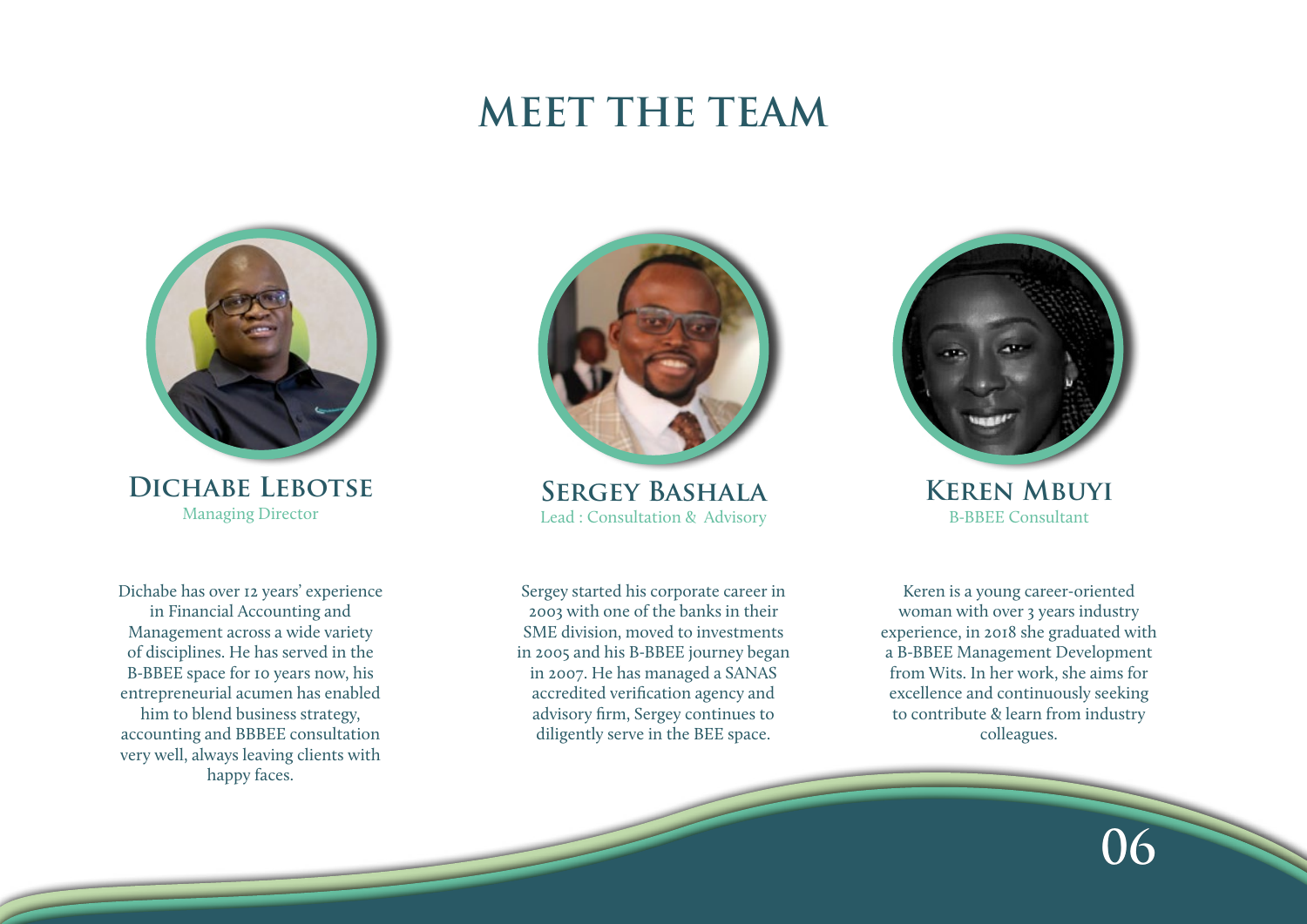### **MEET THE TEAM**



Glody's involvement dates back to 2015 where he started as a junior analyst, he later assumed different roles and responsibilities including senior verification analyst. His been involved in B-BBEE Structuring & Compliance, Training, Skills Dev. & Strategy compliance during his tenure as a B-BBEE Consultant.



Director : Operations

Lindo Mnisi holds an entrepreneurial generator qualification from the Wits Business School completed in March 2018, He is also a three-time graduate at the University of Johannesburg. His passion and knowledge of B-BBEE has positioned him perfectly to run with operations and ensure value for clients.



**GLODY AWASI LINDO MNISI KWENA NKOANA**<br>
Director : Operations Project Coordinator

Kwena joined Atlegang as an intern and has successfully worked her way up, a Management Accounting graduate, her transition/involvement to/in BBBEE has been nothing short of exceptional and a true reflect of hard work.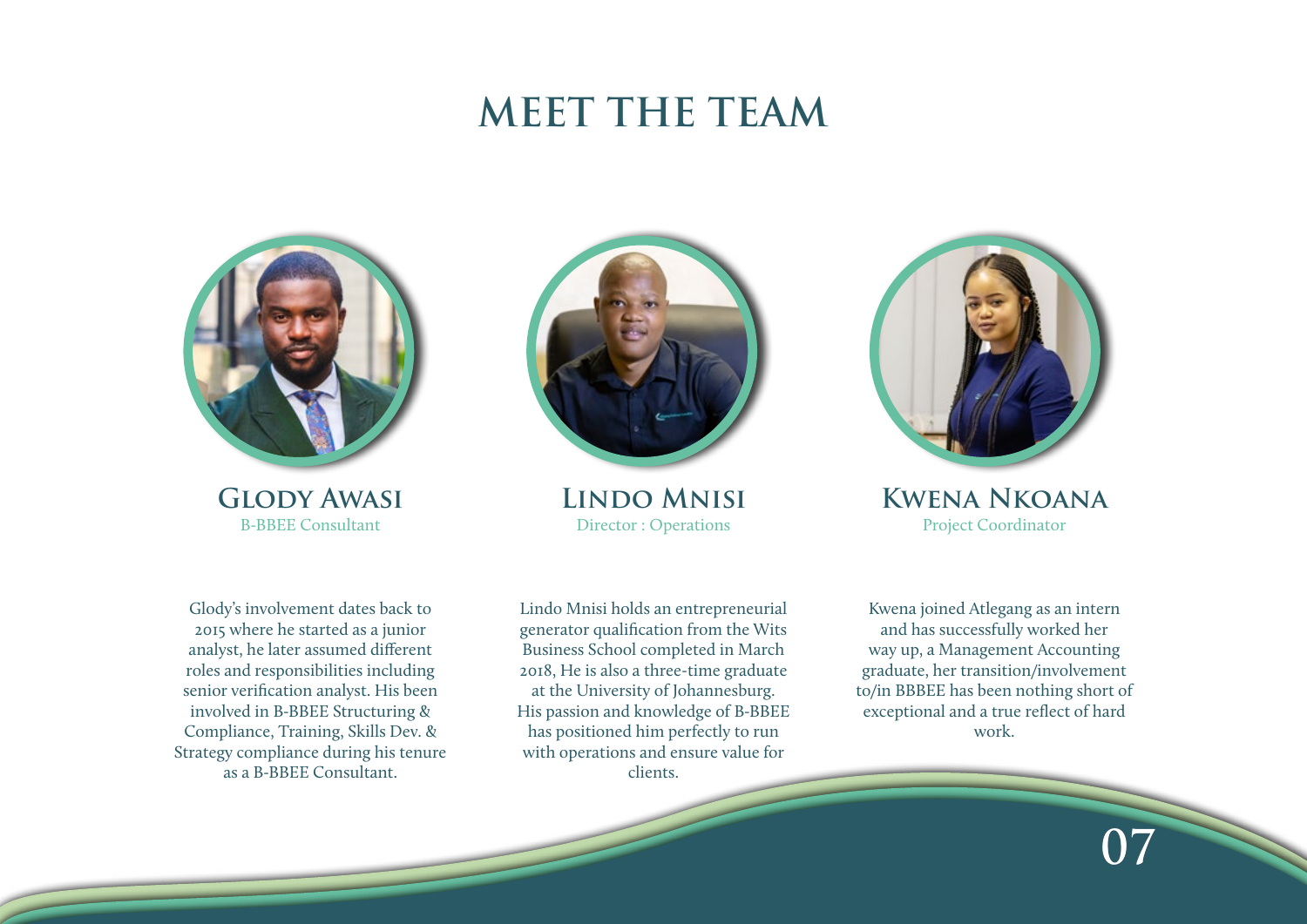#### **reference list**



**ENTITY** : Lanseria International Airport<br> **SERVICE** : Enterprise and Supplier Develo **Service** : Enterprise and Supplier Development Consultation **CONTACT PERSON** : Anton Wykmans **CONTACT NO** : 0II 367 0302



**ENTITY** : Synergy Business Events<br> **SERVICE** : BBBEE Advisory and Veri : BBBEE Advisory and Verification Preparation **Contact Person** : Tiisetso Tau **CONTACT NO** : 072 158 4745



**ENTITY** : Novo Nordisk South Africa<br> **SERVICE** : Enterprise and Supplier Dev **Service** : Enterprise and Supplier Development Consultation **Contact Person** : Ian Tshephe **CONTACT NO** : 082 751 7363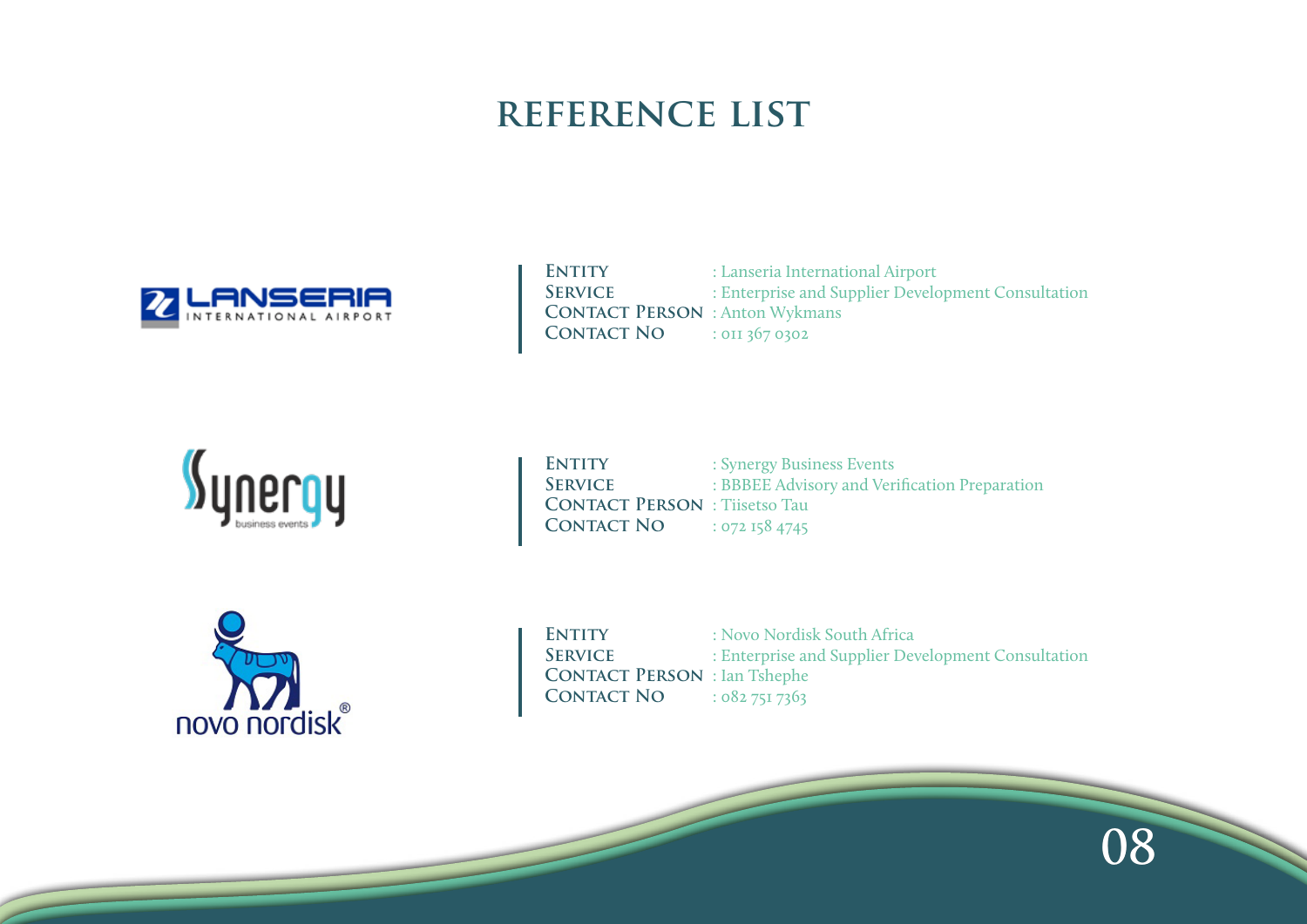#### **reference list**



**ENTITY** : Scan Display Solutions **SERVICE** : BBBEE Consultation **CONTACT PERSON** : Moses Nefale **CONTACT NO** : 011 447 4777



**ENTITY** : NPI Governance Consulting **Service** : BBBEE Consultation **Contact Person** : Israel Noko **Contact No** : 082 377 2008



Developing Africa's Future **Black Businesses Together**  **ENTITY** : Black Umbrellas SERVICE : Enterprise and Supplier Development Consultation **CONTACT PERSON** : Tumisho Sedibe<br>
CONTACT NO : 083 410 8700 **Contact No** : 083 419 8700